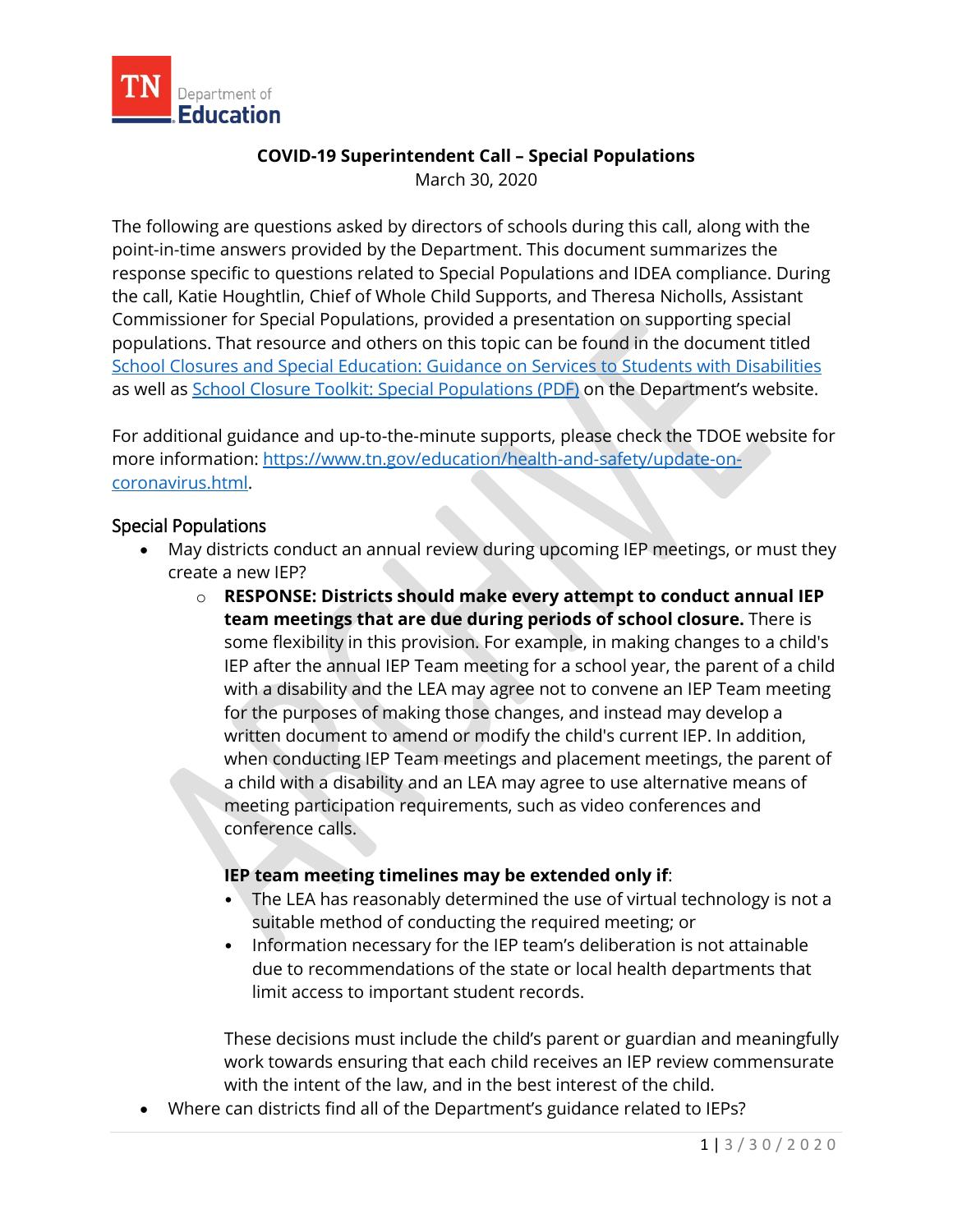

- o **RESPONSE:** Guidance and resources regarding IEP meetings can be found on the department's [COVID-19 webpage](https://www.tn.gov/education/health-and-safety/update-on-coronavirus.html) in the document titled [School Closures](https://www.tn.gov/content/dam/tn/education/health-&-safety/SPED%20Guidance%20COVID_TN%20Final.pdf)  [and Special Education: Guidance on Services to Students with Disabilities](https://www.tn.gov/content/dam/tn/education/health-&-safety/SPED%20Guidance%20COVID_TN%20Final.pdf) as well as [School Closure Toolkit: Special Populations \(PDF\).](https://www.tn.gov/content/dam/tn/education/health-&-safety/School%20Closure%20Toolkit_Special%20Populations.pdf)
- Should districts provide prior written notice (PWN) to each individual or as a letter from the district level?
	- o **RESPONSE:** If the information is regarding a proposal regarding the identification, evaluation, or educational placement of a child or the provision of a free appropriate public education (FAPE) to a child, a PWN must be sent. Information for parents that is not regarding such items may be communicated to parents without a PWN.
- Please provide more information about the CARES Act and the potential for stimulus funds or other funding to be provided directly to districts for compensatory services.
	- o **RESPONSE:** More information will be forthcoming regarding the use of related relief funds available via the CARES Act.
- How should districts enroll a new student with an IEP?
	- o **RESPONSE:** The student would be enrolled in the district's student information system (SIS) with a state id number, school and grade level. Once the enrollment record is complete in the SIS, then the student's enrollment record will import into EasyIEP. Districts will follow the same process as they normally would follow for any calendar day of the school year.
- What should the evaluation process and implementation of IEPs be prior to a child's third birthday?
	- o **RESPONSE:** Districts should make all reasonable efforts to continue to complete transition activities to the extent possible in a manner that does not compromise the health and safety of families or district personnel. When possible and appropriate, such as for transition planning conferences, district staff should utilize alternative means such as phone or teleconferencing to complete these responsibilities. When this is not possible, district staff should maintain thorough documentation regarding the reasons certain activities are not able to be completed timely.
- Where can district leaders locate guidance for Special Education regarding RTI2 and Progress Monitoring?
	- o **RESPONSE:** Guidance regarding the provision of special education interventions and services can be found on the Department's [COVID-19](https://www.tn.gov/education/health-and-safety/update-on-coronavirus.html)  [webpage](https://www.tn.gov/education/health-and-safety/update-on-coronavirus.html) in the document titled [School Closures and Special Education:](https://www.tn.gov/content/dam/tn/education/health-&-safety/SPED%20Guidance%20COVID_TN%20Final.pdf)  [Guidance on Services to Students with Disabilities](https://www.tn.gov/content/dam/tn/education/health-&-safety/SPED%20Guidance%20COVID_TN%20Final.pdf) as well as [School Closure](https://www.tn.gov/content/dam/tn/education/health-&-safety/School%20Closure%20Toolkit_Special%20Populations.pdf)  [Toolkit: Special Populations \(PDF\).](https://www.tn.gov/content/dam/tn/education/health-&-safety/School%20Closure%20Toolkit_Special%20Populations.pdf) We are continuing to build out guidance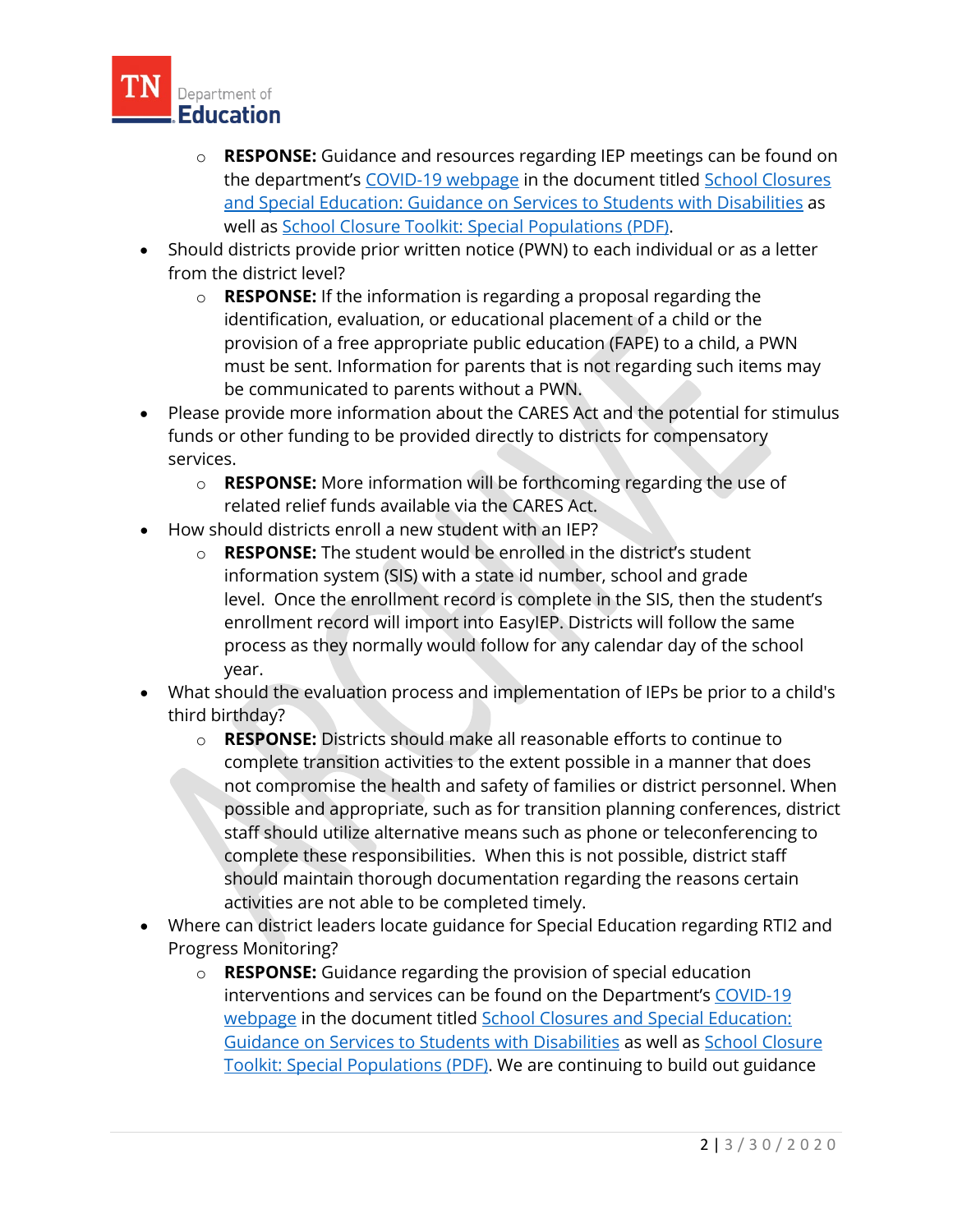

related to the provision of general education interventions and progress monitoring through RTI².

- Please provide more information on each district's obligation to provide a free appropriate public education (FAPE) to students with disabilities through distance learning due to COVID-19.
	- o **RESPONSE:** How a district provides FAPE will look different during this unprecedented period of national and state emergency. While ensuring the health and safety of students and educators is a priority, it may not be feasible during the current period of school closures to provide, for example, hands-on physical therapy, occupational therapy, or tactile sign language services.

However, many specialized instructional opportunities and related services may be modified to be effectively provided by sending resources and supports to students directly, online or telephonically. Such forms of specialized instruction may include, for instance, accessible reading materials, speech and language services through video conferencing, and videos with accurate captioning. Moreover, districts may continue to implement many of the accommodations on a student's IEP, such as extensions of time for assignments, large print, and use of speech-to-text and other assistive technology. IDEA funds provided to districts may support the expenses related to equipment or materials necessary for related accommodations. Once school resumes, the district must review how the closure impacted the delivery of special education and related services to individual students and convene IEP Team meetings as necessary in order to make an individualized determination as to what compensatory services may be necessary, and to ensure the student receives FAPE prospectively.

If an LEA closes its schools and does not provide *any* educational services to the general student population, then an LEA would not be required to provide FAPE to students with disabilities during that same period of time. Remember, the guidance provided by the USDOE stated, **"Ensuring compliance with the Individuals with Disabilities Education Act (IDEA), Section 504 of the Rehabilitation Act (Section 504), and Title II of the Americans with Disabilities Act should not prevent any school from offering educational programs through distance instruction**." As an LEA continues to provide educational opportunities to the general student population during a school closure, the school must ensure that students with disabilities also have equal access to the same opportunities, including the provision of FAPE. If a district chooses to provide students with enrichment materials or activities that are optional for the students to